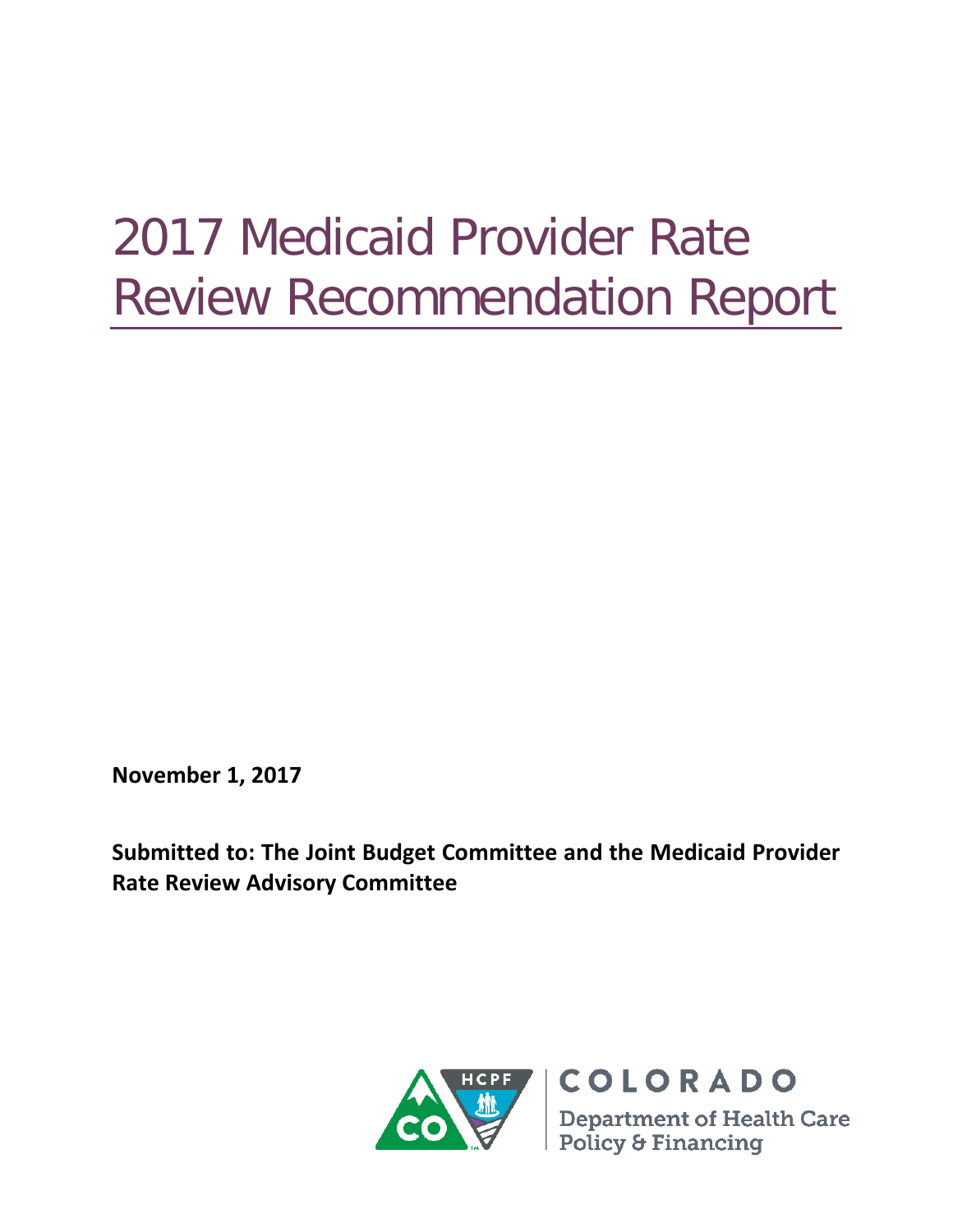# **I. Executive Summary**

This report contains the work of the Colorado Department of Health Care Policy & Financing (the Department) to review rates paid to providers under the Colorado Medical Assistance Act and contains the Department's findings and recommendations for four broad categories of service: physician services, surgery, anesthesia, and Home- and Community-Based Services (HCBS) Waivers. The rate review process was informed by rate benchmark comparisons, access analyses, stakeholder feedback, and the Medicaid Provider Rate Review Advisory Committee (MPRRAC) feedback and recommendations.

## Physician Services and Surgery

The Department found Medicare and most other state Medicaid agencies pay providers differently depending on the place of service; Colorado Medicaid does not. Additionally, access analyses for certain services, in certain areas of the state, were inconclusive. Finally, rate benchmark comparisons widely varied; by category of service, payments varied between 56.76% and [1](#page-1-0)16.75% of the benchmark.<sup>1</sup>

The Department recommends:

- 1. A payment methodology for physician services and surgeries that differentiates rates based on place of service.
- 2. For the services and regions where the Department's access analysis was inconclusive, the Department will continue access analysis and utilization monitoring.
- 3. A budget-neutral rebalancing of certain individual physician service and surgery rates with payments below 80% and above 100% of the benchmark.

## Anesthesia

The Department found payment rates for anesthesia services were 131.64% of the benchmark.

The Department recommends:

4. A reduction in anesthesia service rates to 100% of the benchmark.

## **HCBS Waivers**

 $\overline{a}$ 

In addition to the Department's access analyses, MPRRAC and stakeholder feedback identified several potential rate-related access barriers for certain services within various waivers. The Department also found that payments for HCBS Waivers varied between 36.70% and 184.58% of the benchmarks.

The Department recommends:

- 5. Increasing the rate for alternative care facility services .
- 6. Increasing rates for other waiver services as identified through the ongoing rate setting process, with special attention to services:
	- a. identified by stakeholders through the rate review process; and
	- b. with the biggest gaps between current rates and rates developed via the new rate setting methodology.

2 | Rate Review Recommendation Report



<span id="page-1-0"></span> $1$  For more information regarding benchmarks, including benchmark descriptions and methodologies, see the 2017 Analysis Report for [Physician Services, Surgery, and Anesthesia](https://www.colorado.gov/pacific/sites/default/files/2017%20Medicaid%20Provider%20Rate%20Review%20Analysis%20Report%20-%20Physician%20Services%2C%20Surgery%2C%20and%20Anesthesia.pdf) (pp.11-13) and the 2017 Analysis Report for [HCBS Waivers](https://www.colorado.gov/pacific/sites/default/files/2017%20Medicaid%20Provider%20Rate%20Review%20Analysis%20Report%20-%20HCBS%20Waivers.pdf) (pp.10-12, pp.14-15).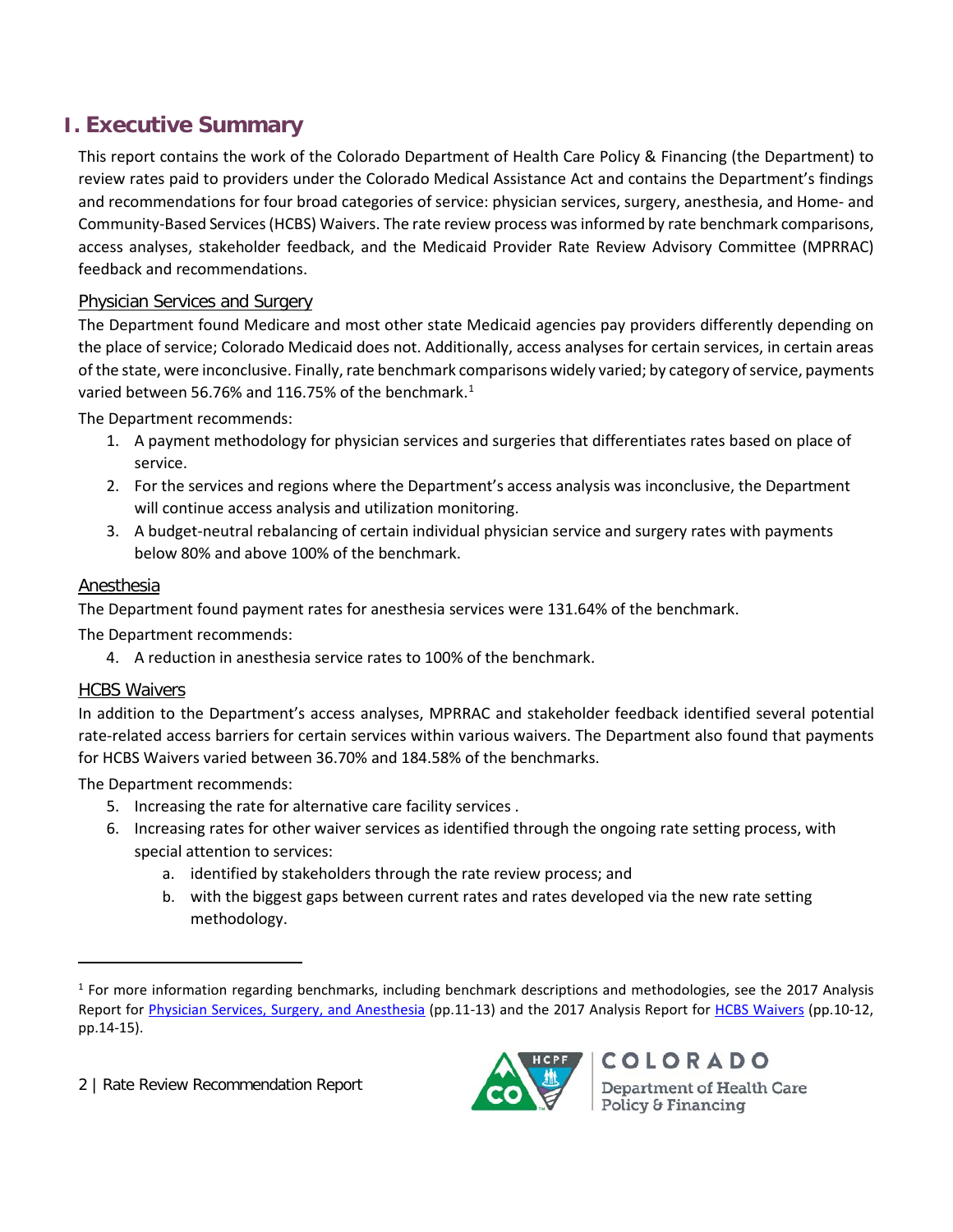# **II. Introduction**

# **Background**

In 2015, the General Assembly adopted Senate Bill 15-228 "Medicaid Provider Rate Review", which created a process for the periodic review of provider rates under the Colorado Medical Assistance Act. In accordance with CRS 25.5-4-401.5, the Department established a rate review process that involves four components:

- assess and, if needed, revise a five-year schedule of rates under review;<sup>[2](#page-2-0)</sup>
- conduct analyses of service, utilization, access, quality, and rate comparisons to an appropriate benchmark for services under review and present the findings in a report published the first of every May;
- develop strategies for responding to the analysis results; and
- provide recommendations on all rates reviewed and present in a report published the first of every November.

In accordance with the statute, the Department also established the MPRRAC, which assists the Department in the review of provider rate reimbursements.

| <b>Category of Service</b>   | <b>Sub-Category of Service</b>                                                |                                                                                                                               |  |  |  |
|------------------------------|-------------------------------------------------------------------------------|-------------------------------------------------------------------------------------------------------------------------------|--|--|--|
| Physician Services           | Ophthalmology<br>$\bullet$                                                    | Vascular<br>$\bullet$                                                                                                         |  |  |  |
|                              | Speech Therapy                                                                | Respiratory                                                                                                                   |  |  |  |
|                              | Cardiology<br>٠                                                               | Ear, Nose, and Throat                                                                                                         |  |  |  |
|                              | <b>Cognitive Capabilities Assessment</b>                                      | Gastroenterology<br>$\bullet$                                                                                                 |  |  |  |
| Surgery                      | <b>Digestive Systems</b><br>٠                                                 | <b>Integumentary Systems</b><br>٠                                                                                             |  |  |  |
|                              | Musculoskeletal Systems                                                       | Eye and Auditory Systems                                                                                                      |  |  |  |
|                              | Cardiovascular Systems                                                        | <b>Respiratory Systems</b>                                                                                                    |  |  |  |
| Anesthesia                   |                                                                               |                                                                                                                               |  |  |  |
| Home- and Community-         |                                                                               | Waiver for Persons Who are Elderly, Blind, and Disabled (EBD Waiver)<br>Community Mental Health Supports Waiver (CMHS Waiver) |  |  |  |
| <b>Based Services (HCBS)</b> | ٠                                                                             |                                                                                                                               |  |  |  |
| <b>Waivers</b>               | Waiver for Persons with Brain Injury (BI Waiver)<br>$\bullet$                 |                                                                                                                               |  |  |  |
|                              | Waiver for Persons with Spinal Cord Injury (SCI Waiver)<br>٠                  |                                                                                                                               |  |  |  |
|                              | Children's HCBS Waiver (CHCBS Waiver)<br>$\bullet$                            |                                                                                                                               |  |  |  |
|                              | Waiver for Children with Autism (CWA Waiver)<br>٠                             |                                                                                                                               |  |  |  |
|                              | Waiver for Children with Life-Limiting Illness (CLLI Waiver)                  |                                                                                                                               |  |  |  |
|                              | Children's Extensive Supports Waiver (CES Waiver)<br>$\bullet$                |                                                                                                                               |  |  |  |
|                              | Children's Habilitation Residential Program Waiver (CHRP Waiver)<br>$\bullet$ |                                                                                                                               |  |  |  |
|                              | Waiver for Persons with Developmental Disabilities (DD Waiver)                |                                                                                                                               |  |  |  |
|                              | Supported Living Supports Waiver (SLS Waiver)                                 |                                                                                                                               |  |  |  |

Services under review this year, year two of the five-year rate review process, include:

*Table 1 - Services under review in year two of the rate review process.*

3 | Rate Review Recommendation Report



<span id="page-2-0"></span><sup>&</sup>lt;sup>2</sup> The Department received approval from the Joint Budget Committee to exclude certain rates from the rate review process. Rates were generally excluded when: rates are based on costs; there is an established process delineated in statute or regulation for rate updates; rates are a part of a managed care plan; or payments are unrelated to a specific service rate. For more information see the [Medicaid Provider Rate Review Schedule.](https://www.colorado.gov/pacific/sites/default/files/Medicaid%20Provider%20Rate%20Review%20Schedule%20FINAL%20October%202015.pdf)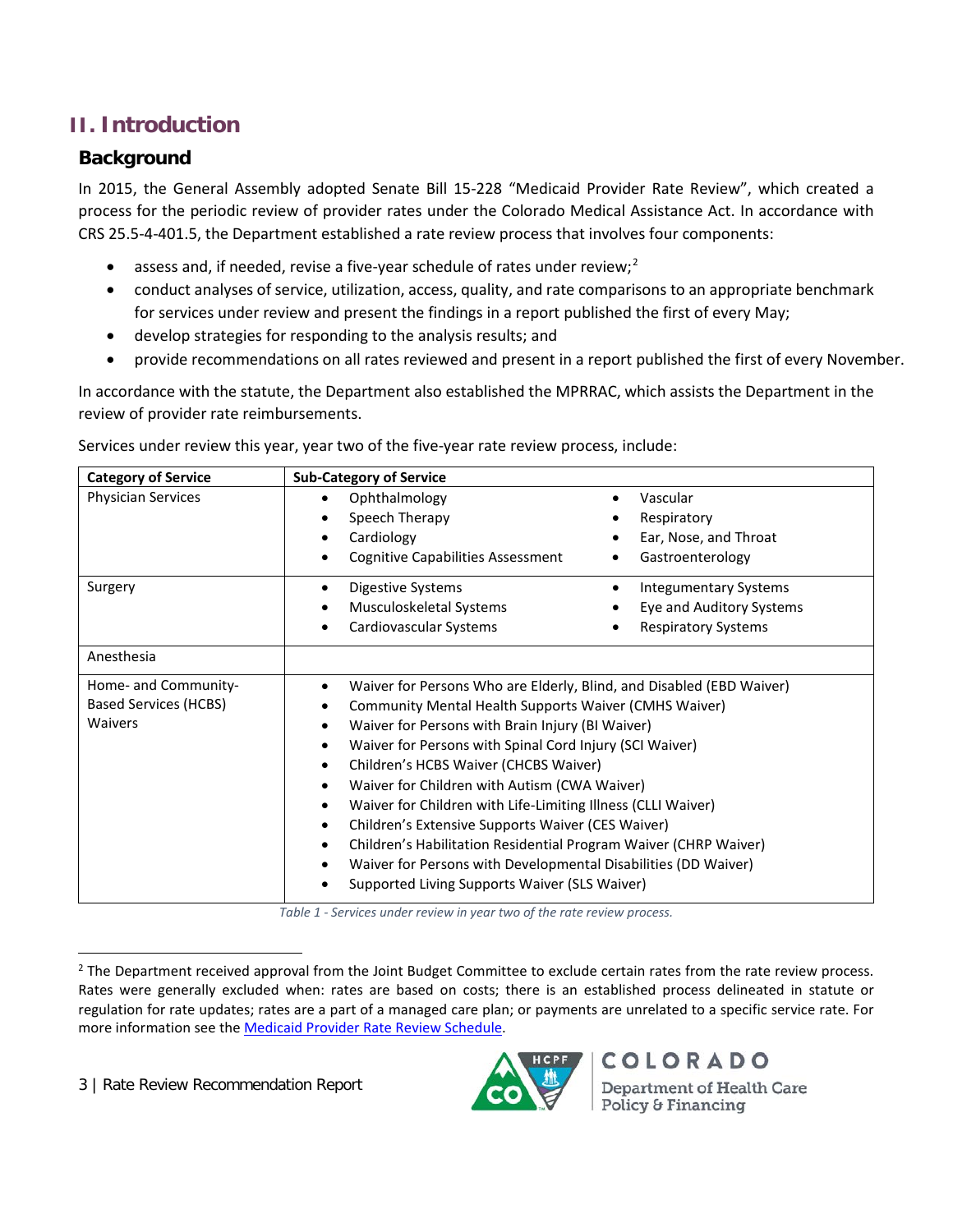On May 1, 2017, the Department published the 2017 Medicaid Provider Rate Review Analysis Report in two parts: [Physician Services, Surgery, and](https://www.colorado.gov/pacific/sites/default/files/2017%20Medicaid%20Provider%20Rate%20Review%20Analysis%20Report%20-%20Physician%20Services%2C%20Surgery%2C%20and%20Anesthesia.pdf) Anesthesia (2017 PSA Analysis Report) and HCBS [Waivers](https://www.colorado.gov/pacific/sites/default/files/2017%20Medicaid%20Provider%20Rate%20Review%20Analysis%20Report%20-%20HCBS%20Waivers.pdf) (2017 HCBS Analysis Report).

This document serves as the second report in the annual rate review process. It briefly summarizes what was learned through the rate review process, the Department's recommendations for services reviewed in year two, and considerations taken in developing recommendations. The Department's recommendations were informed by the 2017 Analysis Report and MPRRAC and stakeholder feedback, and were developed after working with the Office of State Planning and Budgeting to determine priorities and achievable goals within the statewide budget. This report is intended to be used by the Joint Budget Committee for consideration in formulating the budget for the State Department.

# **MPRRAC Guiding Principles**

Committee members and the Department share the goal of using the rate review process to critically analyze rates, client access, and provider retention, and develop appropriate recommendations. During year one of the rate review process, the MPRRAC identified a series of overarching guiding principles to guide their evaluation of Department-presented information and their development of recommendations. Those guiding principles were used again during year two:

- "Don't reinvent the wheel"; if an appropriate rate benchmark or rate setting methodology exists, try to use it.
- Support rates and methodologies that encourage care to be delivered in the least restrictive and least costly environment.
- Develop methodologies to account for the differences in delivering services in geographically different settings, especially rural settings.
- Rates and methodologies should attempt to cover the direct costs of goods and supplies for providers.

# **Format of Report**

This report is separated into three sections: physician services and surgeries, anesthesia services, and HCBS Waiver services. Each section contains:

- Summary of Findings a summary of the Department's findings through the rate review process, which includes rate comparison analyses, access analyses, and MPRRAC and stakeholder feedback.
- Department Recommendations
- Considerations a summary of the Department's considerations, which includes information and data that informed the development of the Department's recommendations. The Department notes where it aligns with MPRRAC recommendations and offers explanations where it does not.<sup>[3](#page-3-0)</sup>



<span id="page-3-0"></span> <sup>3</sup> For the full list of MPRRAC recommendations, see Appendix A – MPRRAC Recommendations.

<sup>4</sup> | Rate Review Recommendation Report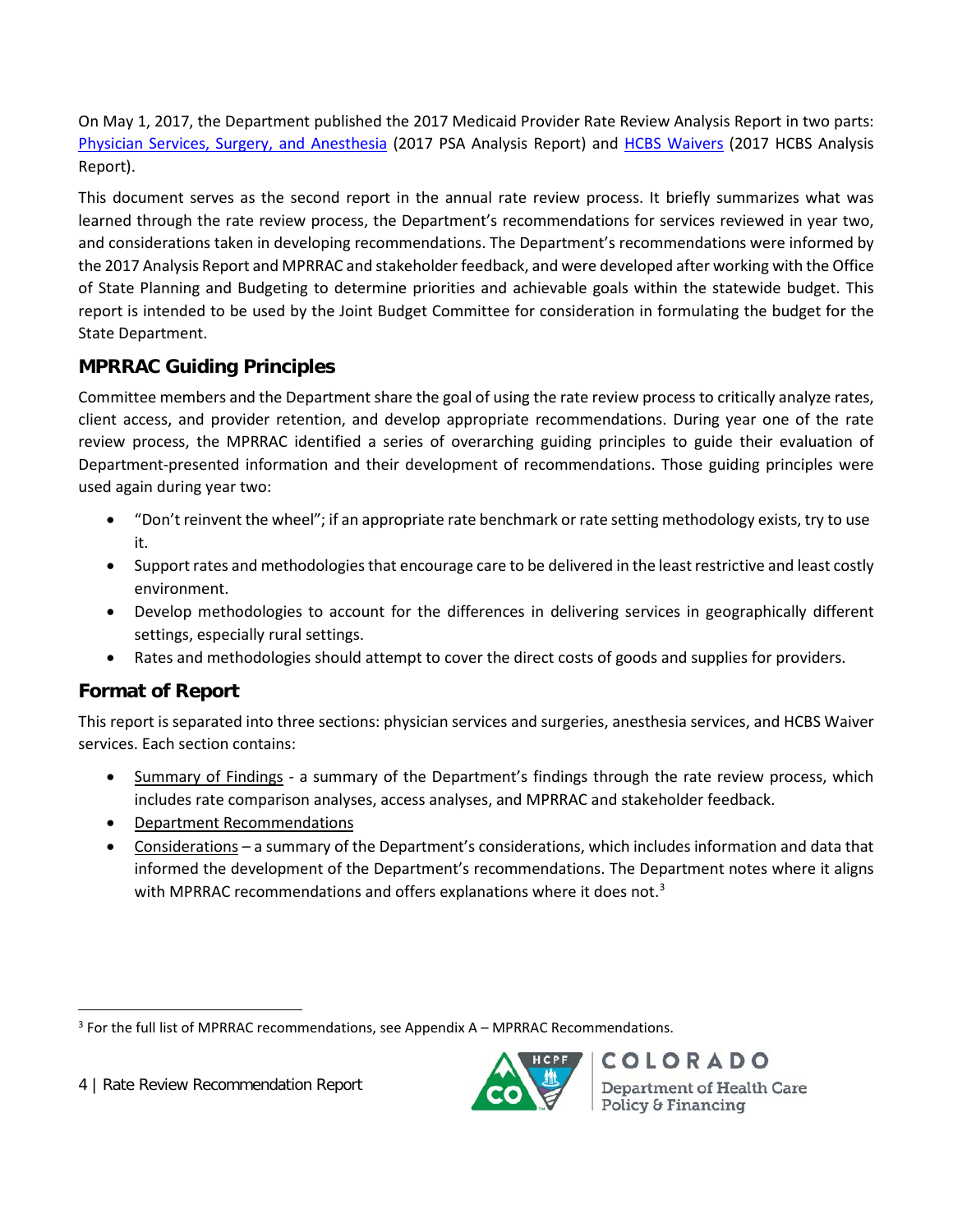# **III. Year Two Recommendations**

# **Physician Services and Surgery**

#### Summary of Findings

Research leading up to the [2017 PSA Analysis Report](https://www.colorado.gov/pacific/sites/default/files/2017%20Medicaid%20Provider%20Rate%20Review%20Analysis%20Report%20-%20Physician%20Services%2C%20Surgery%2C%20and%20Anesthesia.pdf) revealed that Medicare, many other state Medicaid agencies, and the Department-administered Child Health Plan Plus program, pay providers differently depending on the place of service. For example, Medicare often pays providers one rate for a service delivered in a non-facility setting, and another rate for the same service delivered in a facility setting. This is different than Colorado Medicaid's payment methodology, which utilizes a single fee schedule, regardless of place of service. Committee members shared that differential payment by place of service is common practice for private payers.

Additionally, results of the access analyses in the 2017 PSA Analysis Report were inconclusive for six services within six Health Statistics Regions (regions) of the state:<sup>[4](#page-4-0)</sup>

| <b>Region</b> | <b>Service</b>                                                                 |
|---------------|--------------------------------------------------------------------------------|
| Region 1      | <b>Cognitive Capabilities Assessment Services</b>                              |
| Region 4      | <b>Gastroenterology Services</b>                                               |
| Region 6      | Cognitive Capabilities Assessment Services; and Ear, Nose, and Throat Services |
| Region 9      | Speech Therapy Services; Eye and Auditory Surgeries; and Respiratory Surgeries |
| Region 10     | <b>Gastroenterology Services</b>                                               |
| Region 11     | <b>Respiratory Surgeries</b>                                                   |

*Table 2 - Services with inconclusive access analysis results.*

The results of the [2017 PSA Analysis Report](https://www.colorado.gov/pacific/sites/default/files/2017%20Medicaid%20Provider%20Rate%20Review%20Analysis%20Report%20-%20Physician%20Services%2C%20Surgery%2C%20and%20Anesthesia.pdf) also revealed that rate benchmark comparisons varied widely by category of service and by individual service. For example, while one cardiology service payment was 26.37% of the benchmark, another cardiology service payment was 200.64% of the benchmark. [5](#page-4-1)

#### Department Recommendations

- 1. The Department recommends and will pursue a payment methodology for physician services and surgeries that differentiates rates based on place of service.
- 2. For the services and regions where the Department's access analysis was inconclusive, the Department will continue access analysis and utilization monitoring, which will be reported in the Department's Access Monitoring Review Plan, published October 2019.<sup>[6](#page-4-2)</sup> The Department will also communicate results from



<span id="page-4-0"></span> <sup>4</sup> Regions were developed by the Health Statistics and Evaluation Branch of the Colorado Department of Public Health and Environment. For more information, refer to the Colorado Health Data – [Health Disparities Profile.](http://www.chd.dphe.state.co.us/HealthDisparitiesProfiles/dispHealthProfiles.aspx) Colorado is split into 21 regions, with each region containing one or more counties. The regions, and the counties that make up each region, are outlined in the [2017 PSA](https://www.colorado.gov/pacific/sites/default/files/2017%20Medicaid%20Provider%20Rate%20Review%20Analysis%20Report%20-%20Physician%20Services%2C%20Surgery%2C%20and%20Anesthesia.pdf) Analysis Report (pp.8-9).<br><sup>5</sup> Information, including visual representations of variations in rate benchmark comparisons, are contained in the 2017 PSA

<span id="page-4-1"></span>[Analysis Report.](https://www.colorado.gov/pacific/sites/default/files/2017%20Medicaid%20Provider%20Rate%20Review%20Analysis%20Report%20-%20Physician%20Services%2C%20Surgery%2C%20and%20Anesthesia.pdf)<br><sup>6</sup> 42 CFR 447.203, Methods for Assuring Access to Covered Medicaid Services, requires states include within an Access

<span id="page-4-2"></span>Monitoring Review Plan (AMRP) submitted to the Centers for Medicare & Medicaid Services every three years, an analysis of access to five broad categories of service, and to any services for which the state Medicaid agency has identified possible access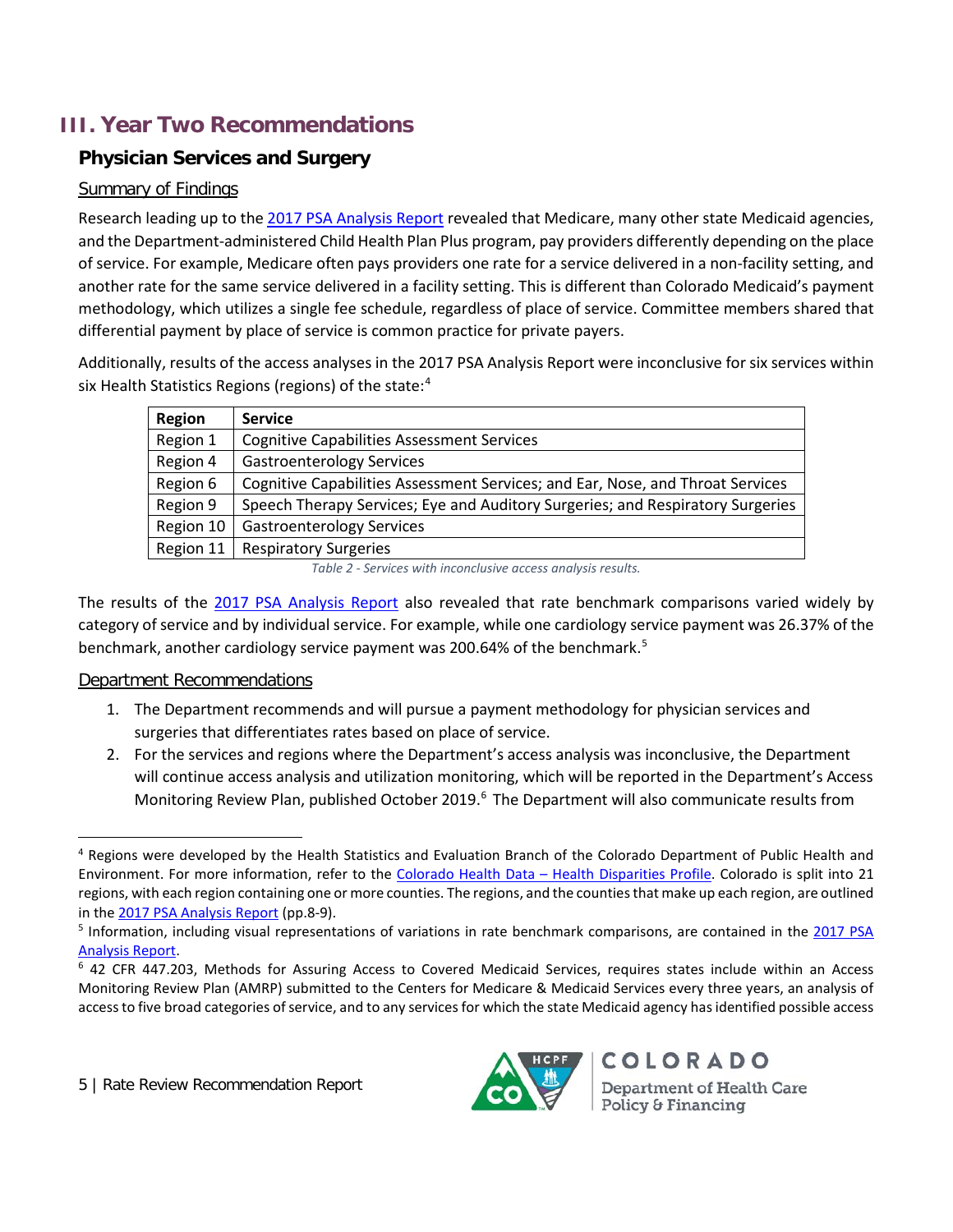continued analysis and monitoring to Regional Accountable Entities and the Department's Provider Relations Unit to inform other efforts impacting access.

3. The Department will examine individual services that were identified to be below 80% and above 100% of the benchmark to identify services that would benefit from an immediate rate change, as well as services for which a rate change is appropriate due to changes in medical technology.

Recommendations 1 and 3 align with the Governor's November 1, 2017 executive budget request R-9, "Provider Rate Adjustments".

#### **Considerations**

 $\overline{a}$ 

Recommendation 1 will allow the Department to account for differences in service provision in non-facility and facility settings.[7](#page-5-0) It is informed by findings of th[e 2017 PSA Analysis Report](https://www.colorado.gov/pacific/sites/default/files/2017%20Medicaid%20Provider%20Rate%20Review%20Analysis%20Report%20-%20Physician%20Services%2C%20Surgery%2C%20and%20Anesthesia.pdf) and Department subject matter expert research. It also supports the MPRRAC guiding principle to utilize an existing rate setting methodology where appropriate; in this case a methodology used by Medicare and other state Medicaid agencies. This recommendation also aligns with the MPRRAC's recommendation:

The Department should begin paying for physician services and surgery based on place of service, using Medicare as a model.

Recommendation 2 will ensure continued evaluation of access sufficiency for the aforementioned services. As part of this analysis, the Department will seek to determine whether identified issues are unique to Medicaid.

Recommendation 3 will allow the Department to adjust rates to be reasonably consistent across services, bringing greater alignment to physician services and surgeries without compromising access. It is informed by findings of the [2017 PSA Analysis Report](https://www.colorado.gov/pacific/sites/default/files/2017%20Medicaid%20Provider%20Rate%20Review%20Analysis%20Report%20-%20Physician%20Services%2C%20Surgery%2C%20and%20Anesthesia.pdf) and Department subject matter expert research.

After completing examinations of individual services with payments below 80% and above 100% of the benchmark, the Department may make budget-neutral rebalancing adjustments, within the Department's existing authority. The Department can also make this list of services available for consideration, should additional funds be identified.

Regarding physician services and surgeries, the MPRRAC recommended:

The optimal goal for physician services and surgery rates is parity with Medicare; however, given budgetary constraints, in the short term, the MPRRAC recommends rebalancing rates at the budget-neutral benchmark and then adjust rates to 80% of Medicare.



issues. Three full time equivalent Department positions were created to undertake this work and will conduct ongoing analysis of access to these services in these regions.

<span id="page-5-0"></span> $<sup>7</sup>$  Non-facility rates for physician services and surgeries tend to be higher than facility rates. This is because payments to non-</sup> facility locations, such as clinics and offices, account for the overhead costs associated with providing those services. Conversely, payments to facility locations, such as hospitals, are lower because facility locations already receive payments for overhead expenses, in the form of APR-DRG and EAPG payments. More information regarding Medicare's two fee schedules is outlined in th[e 2017 PSA Analysis Report](https://www.colorado.gov/pacific/sites/default/files/2017%20Medicaid%20Provider%20Rate%20Review%20Analysis%20Report%20-%20Physician%20Services%2C%20Surgery%2C%20and%20Anesthesia.pdf) (pp.11-13).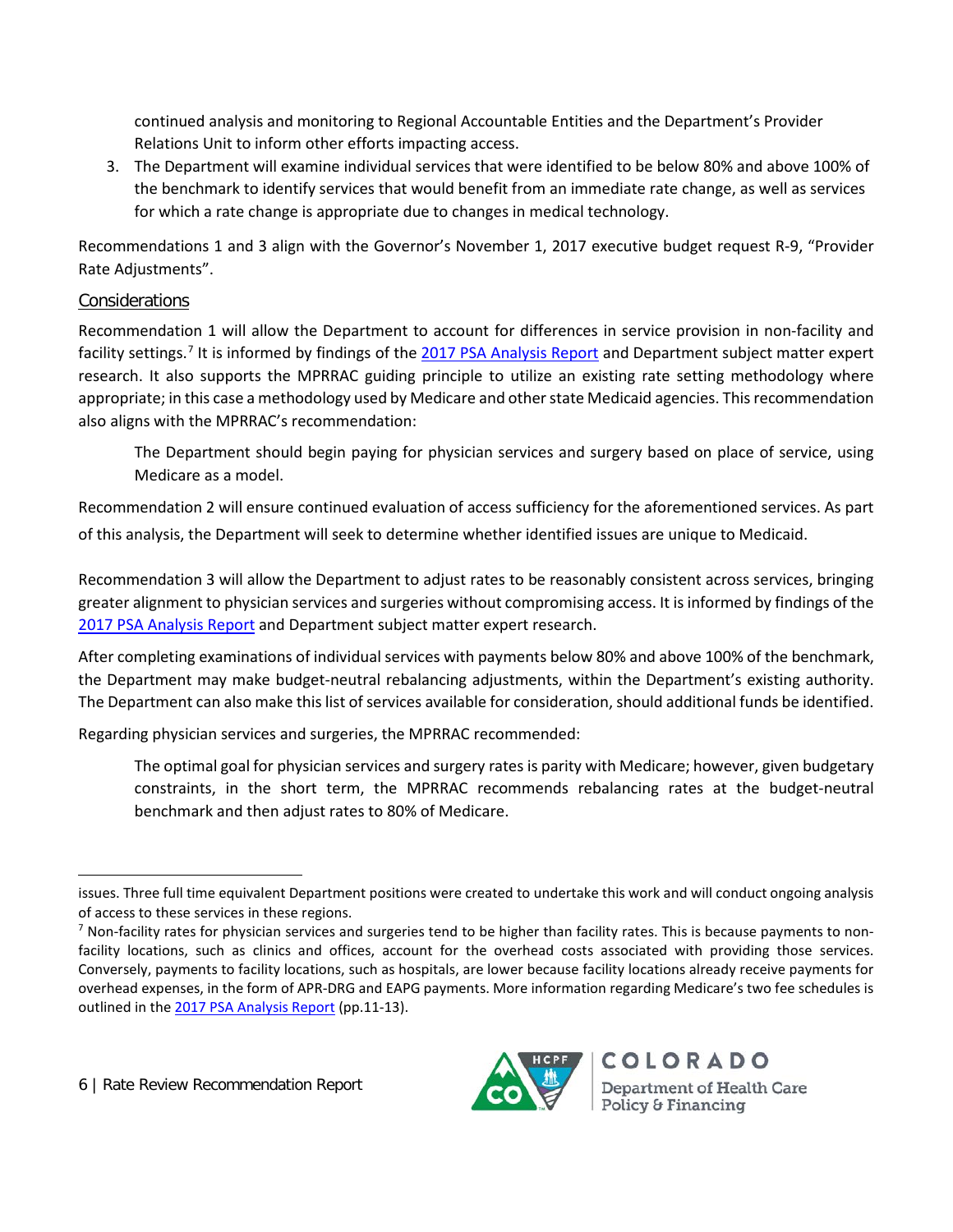Committee members stated that their recommendation may not, initially, impact client access, but rather brings logic to rates.<sup>[8](#page-6-0)</sup> While the Department agrees with the MPRRAC that rates should be reasonably consistent across services, the Department does not recommend rebalancing all rates to the budget neutral benchmark (which ranged from 56.76% to 116.72%, depending on the sub-category of service) because: additional analysis would be needed to ensure rebalancing would not disproportionately, and adversely, impact individual providers in a manner that may affect client access and provider retention; and the Department would prefer to complete analysis of the remaining physician services and surgeries before taking broader action.<sup>[9](#page-6-1)</sup> The Department also seeks to avoid resetting all physician services and surgery rates twice, given the commitment to pursuing establishing differential rates based on place of service. The Department may offer additional recommendations next year, when analyses for all physician services and surgeries are complete.

## **Anesthesia Services**

#### Summary of Findings

The results of th[e 2017 PSA Analysis Report](https://www.colorado.gov/pacific/sites/default/files/2017%20Medicaid%20Provider%20Rate%20Review%20Analysis%20Report%20-%20Physician%20Services%2C%20Surgery%2C%20and%20Anesthesia.pdf) revealed that the Department's payments for anesthesia services were 131.64% of the benchmark. Unlike payments for physician services and surgeries, all anesthesia service payment for individual anesthesia services were above [10](#page-6-2)0% of the benchmark.<sup>10</sup>

#### Department Recommendation

4. The Department recommends a reduction in anesthesia service rates to 100% of the rate comparison benchmark, the 2016 Medicare conversion factor, and continued analysis thereafter to evaluate the appropriateness of reimbursement at that level.

If the Department were to reset rates for anesthesia services to 100% of the benchmark, the expected change in expenditure would be:

| Estimated Impact of Setting Anesthesia Rates at 100% of 2016 Medicare Conversion Factor |                    |                     |                   |                      |  |  |  |
|-----------------------------------------------------------------------------------------|--------------------|---------------------|-------------------|----------------------|--|--|--|
| <b>Item</b>                                                                             | <b>Total Funds</b> | <b>General Fund</b> | <b>Cash Funds</b> | <b>Federal Funds</b> |  |  |  |
| FY 2018-19 Annual Impact                                                                | (59, 728, 911)     | (52,950,535)        | (5274, 539)       | (56,503,837)         |  |  |  |
| FY 2019-20 Annual Impact                                                                | ( \$10, 346, 372)  | (53,205,203)        | ( \$365, 223)     | (56, 775, 946)       |  |  |  |

*Table 3 - Estimated impact of setting anesthesia rates at 100% of 2016 Medicare conversion factor. This would be a one-time adjustment, not a continual adjustment to 100% of the Medicare conversion factor.*



<span id="page-6-0"></span><sup>&</sup>lt;sup>8</sup> Committee members also posited that logical reimbursement may indirectly allow for providers to accept more Medicaid clients and that such a move would reduce perverse incentives for medical providers to provide certain services over others

<span id="page-6-1"></span><sup>(</sup>see July [21, 2017 MPRRAC Meeting Minutes\)](https://www.colorado.gov/pacific/sites/default/files/MPRRAC%20Meeting%20Minutes%20July%202017.pdf).<br><sup>9</sup> Approximately 17% percent of physician services and surgeries were reviewed this year; the remaining 83% are scheduled for review next year – year three - of the rate review process.

<span id="page-6-2"></span><sup>&</sup>lt;sup>10</sup> To identify comparator benchmarks for all services under review in year two, the Department first examined if a service had a corresponding Medicare rate. If a service did not have a corresponding Medicare rate, the Department identified other state Medicaid rates for that same service and calculated an average for that comparison [\(2017 PSA Analysis Report,](https://www.colorado.gov/pacific/sites/default/files/2017%20Medicaid%20Provider%20Rate%20Review%20Analysis%20Report%20-%20Physician%20Services%2C%20Surgery%2C%20and%20Anesthesia.pdf) pp.11-13). Medicare had a corresponding rate for every anesthesia service benchmark comparison.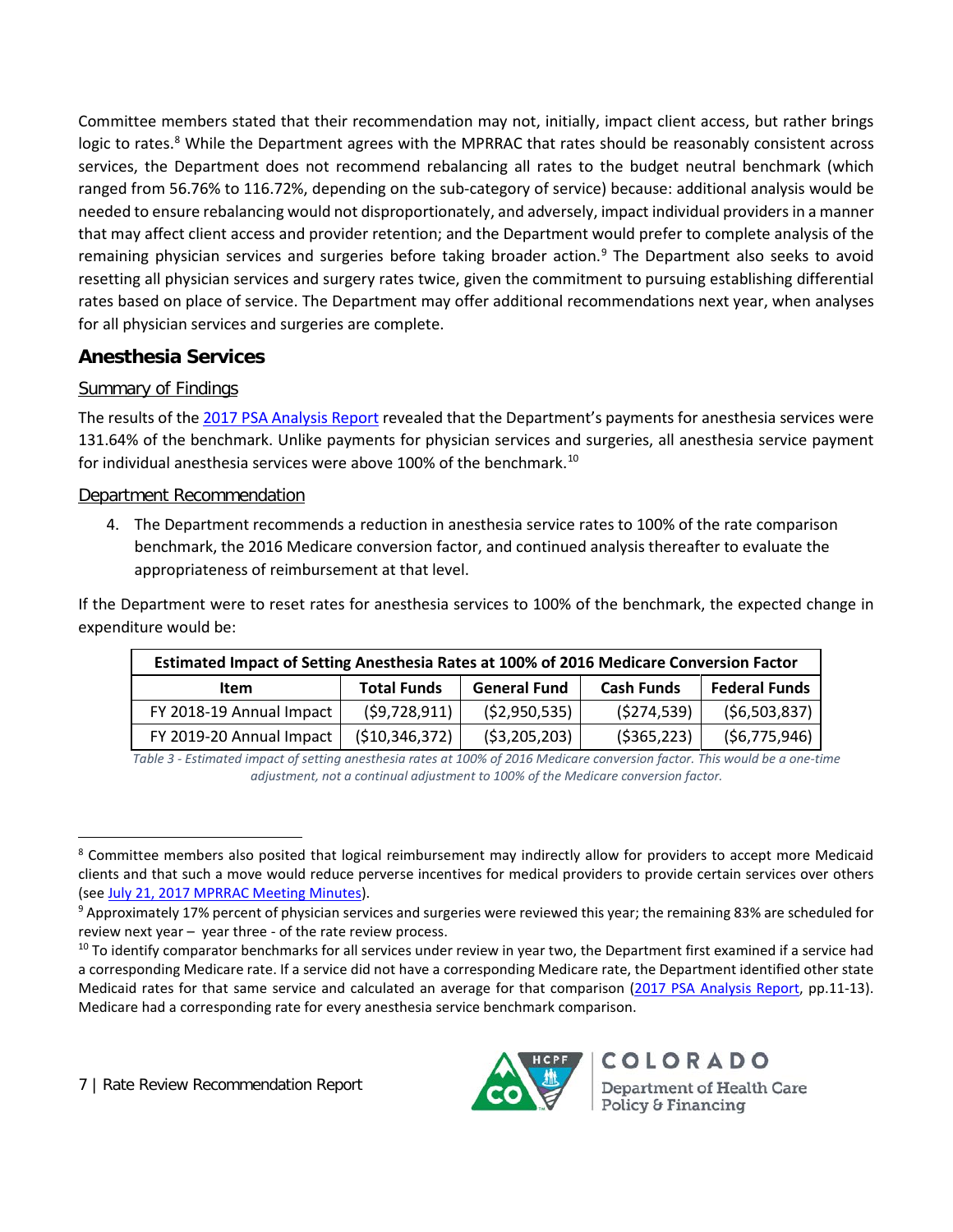Recommendation 4 aligns with the Governor's November 1, 2017 executive budget request R-9, "Provider Rate Adjustments".

#### **Considerations**

Recommendation 4 will bring further consistency to rates across services. It is informed by the findings of the 2017 [PSA Analysis Report](https://www.colorado.gov/pacific/sites/default/files/2017%20Medicaid%20Provider%20Rate%20Review%20Analysis%20Report%20-%20Physician%20Services%2C%20Surgery%2C%20and%20Anesthesia.pdf) and Department subject matter expert research, and supports the MPRRAC guiding principle to use an existing rate benchmark where appropriate.<sup>[11](#page-7-0)</sup> This recommendation also aligns with the MPRRAC's recommendation:[12](#page-7-1)

The Department should bring anesthesia rates from 131.64% of the benchmark to 100% of the benchmark.

The Department does not believe that reducing anesthesia service rates to 100% of the benchmark will adversely impact client access and provider retention. As required by federal regulation 42 CFR 447.203, should the Department pursue reducing anesthesia rates to 100% of the benchmark, it is required to closely evaluate access to those services for a further three years and report the results within the Access Monitoring Review Plan submitted to CMS in October 2019.<sup>[13](#page-7-2)</sup> This analysis, and others, may suggest that a reduction below 100% of the benchmark is appropriate in the future, to bring further consistency to rates across services, but the Department and the MPRRAC believe an immediate reduction below 100% of the 2016 Medicare conversion factor would be unreasonably large.

The MPRRAC also made a recommendation regarding payment methodology for anesthesia services:

The Department should explore going to a case rate payment for certain obstetrical/labor anesthesia services. [14](#page-7-3)

The Department does not currently plan to investigate this recommendation. In April 2017, the Department hosted an Anesthesia Services Benefits Collaborative to discuss proposed policy adjustments to anesthesia services. Prior to that meeting, Department staff researched other state Medicaid agencies' anesthesia service policies and found only four other states that offer bundled payments for obstetrical anesthesia services. Research did not reveal evidence-based results of better health outcomes for such bundled payments.



<span id="page-7-0"></span> $11$  For further information regarding discussions between the MPRRAC and the Department concerning anesthesia services, see Appendix B – Additional Anesthesia Services Considerations.

<span id="page-7-1"></span> $12$  The Department received feedback from a committee member: that Medicare was not an appropriate benchmark for anesthesia services; and who presented two documents to the MPRRAC and the Department to support this position. Links to those documents, and the Department's conclusions upon review of those documents, can be found in Appendix B. The MPRRAC voted down an alternative recommendation, that the Department should recalculate the rate benchmark comparison for anesthesia services using a basket of benchmarks that includes market benchmarks. A summary of the discussion leading up to the MPRRAC's vote is found in th[e July 21, 2017 MPRRAC Meeting Minutes.](https://www.colorado.gov/pacific/sites/default/files/MPRRAC%20Meeting%20Minutes%20July%202017.pdf)<br><sup>13</sup> Per 42 CFR 447.203, states must submit an access analysis with any State Plan Amendment that decreases a provider rate or

<span id="page-7-2"></span>alters a provider payment methodology, prior to securing federal approval of that rate change.

<span id="page-7-3"></span><sup>&</sup>lt;sup>14</sup> MPRRAC provided specific service codes: CPT 01960, 01961, and 01968.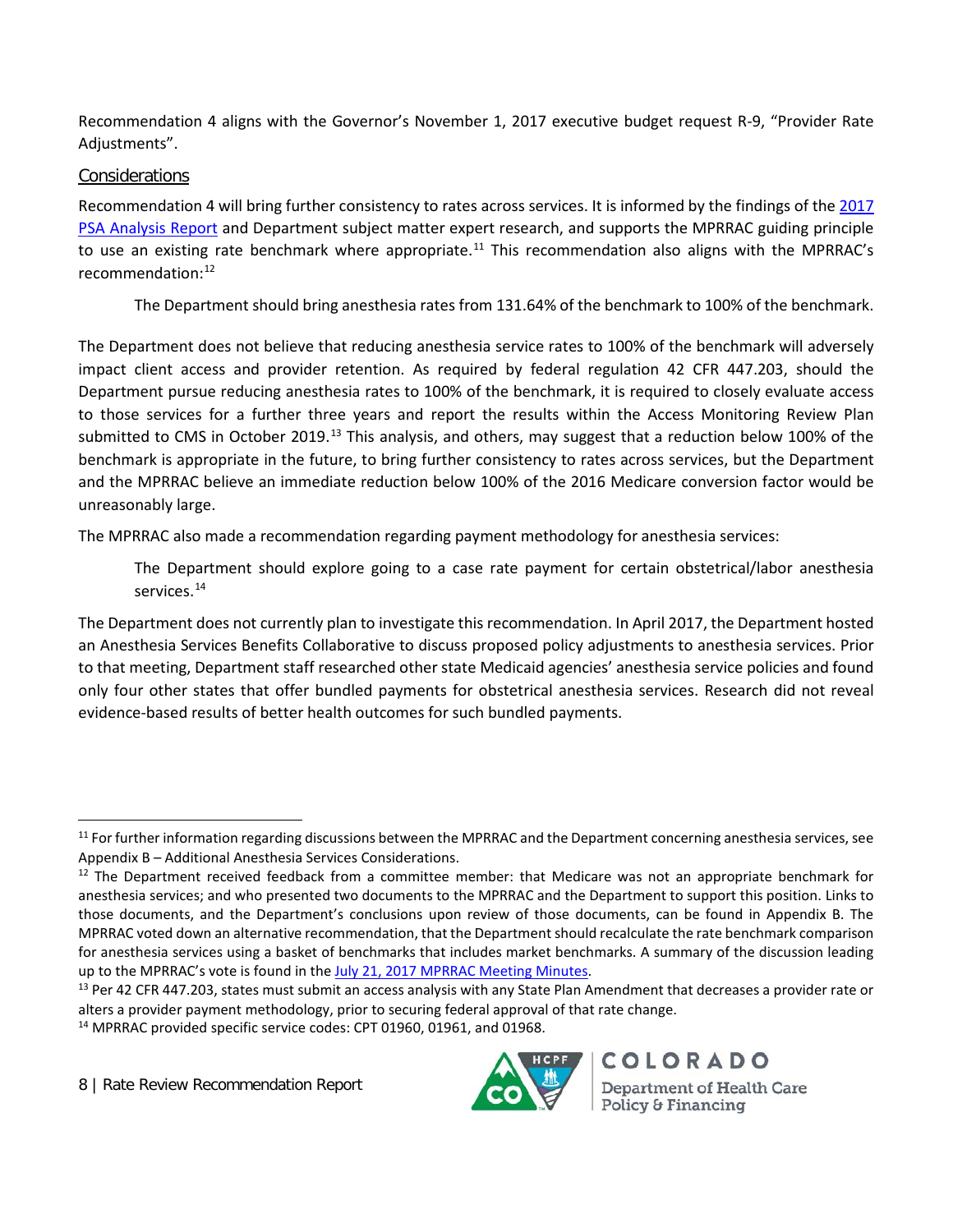## **HCBS Waiver Services**

#### Summary of Findings

In the [2017 HCBS Analysis Report](https://www.colorado.gov/pacific/sites/default/files/2017%20Medicaid%20Provider%20Rate%20Review%20Analysis%20Report%20-%20HCBS%20Waivers.pdf) the Department noted that utilization information derived from claims data was too limited to allow for robust access analysis [\(2017 HCBS Analysis Report,](https://www.colorado.gov/pacific/sites/default/files/2017%20Medicaid%20Provider%20Rate%20Review%20Analysis%20Report%20-%20HCBS%20Waivers.pdf) pp.15-16). The Department received over 50 written and verbal stakeholder comments regarding potential barriers to accessing services, which were incorporated into the [2017 HCBS Analysis Report.](https://www.colorado.gov/pacific/sites/default/files/2017%20Medicaid%20Provider%20Rate%20Review%20Analysis%20Report%20-%20HCBS%20Waivers.pdf) Most commonly, stakeholders reported access barriers to: alternative care facility (ACF) services, adult day services, non-medical transportation (NMT) services, personal care and homemaker services, and respite services.

Additionally, the Department recently completed rate setting work for waiver services within the EBD, CMHS, BI, SCI, and CHCBS Waivers. Stakeholder engagement related to the newly developed rate setting methodology began after the publication of th[e 2017 HCBS Analysis Report](https://www.colorado.gov/pacific/sites/default/files/2017%20Medicaid%20Provider%20Rate%20Review%20Analysis%20Report%20-%20HCBS%20Waivers.pdf) and concluded prior to the writing of this report. Though the rate review process and the rate setting process require separate activities and have distinct aims, committee members and stakeholders expressed support for the findings of the rate setting process and stated that both processes should guide Department recommendations.[15](#page-8-0)

#### Department Recommendations

- 5. The Department recommends increasing the rate for ACF services.<sup>[16](#page-8-1)</sup>
- 6. The Department recommends increasing rates for other waiver services as identified through the ongoing rate setting process, with special attention to services:
	- a. identified by stakeholders through the rate review process; and
	- b. with the biggest gaps between current rates and rates developed via the new rate setting methodology.

Recommendation 5 aligns with the Governor's November 1, 2017 executive budget request R-9, "Provider Rate Adjustments".

#### Considerations

Recommendations 5 and 6 align with the Department's efforts to ensure, wherever possible, that individuals can receive services within their communities. These recommendations are informed by findings of the [2017 HCBS](https://www.colorado.gov/pacific/sites/default/files/2017%20Medicaid%20Provider%20Rate%20Review%20Analysis%20Report%20-%20HCBS%20Waivers.pdf)  [Analysis Report,](https://www.colorado.gov/pacific/sites/default/files/2017%20Medicaid%20Provider%20Rate%20Review%20Analysis%20Report%20-%20HCBS%20Waivers.pdf) results of the Department's rate setting work, and Department subject matter expert research. These recommendations support the MPRRAC guiding principle to encourage care to be delivered in the leastrestrictive and least-costly environment.



<span id="page-8-0"></span><sup>&</sup>lt;sup>15</sup> For more information regarding differences in the Department's rate review process and rate setting process, see: Medicaid [Provider Rate Review Schedule](https://www.colorado.gov/pacific/sites/default/files/Medicaid%20Provider%20Rate%20Review%20Schedule%20October%202015.pdf) (pp.1-2); [Rate Review Process Frequently Asked Questions;](https://www.colorado.gov/pacific/sites/default/files/Rate%20Review%20Process%20FAQs.pdf) and [Establishing Provider Payment](https://www.colorado.gov/pacific/sites/default/files/Establishing%20Provider%20Payment%20Rates%20and%20Methodologies%20-%20A%20Short%20Primer.pdf)  [Rates and Methodologies: A Short Primer.](https://www.colorado.gov/pacific/sites/default/files/Establishing%20Provider%20Payment%20Rates%20and%20Methodologies%20-%20A%20Short%20Primer.pdf)<br><sup>16</sup> ACF services are defined in 10 CCR 2505-10 section 8.495 as providing an alternative residential option for eligible clients.

<span id="page-8-1"></span>Services provided in an ACF include: personal care/homemaker services; protective oversight; and medication administration. This service rate does not incorporate room and board. ACF services are available to clients enrolled in the EBD and CMHS Waivers.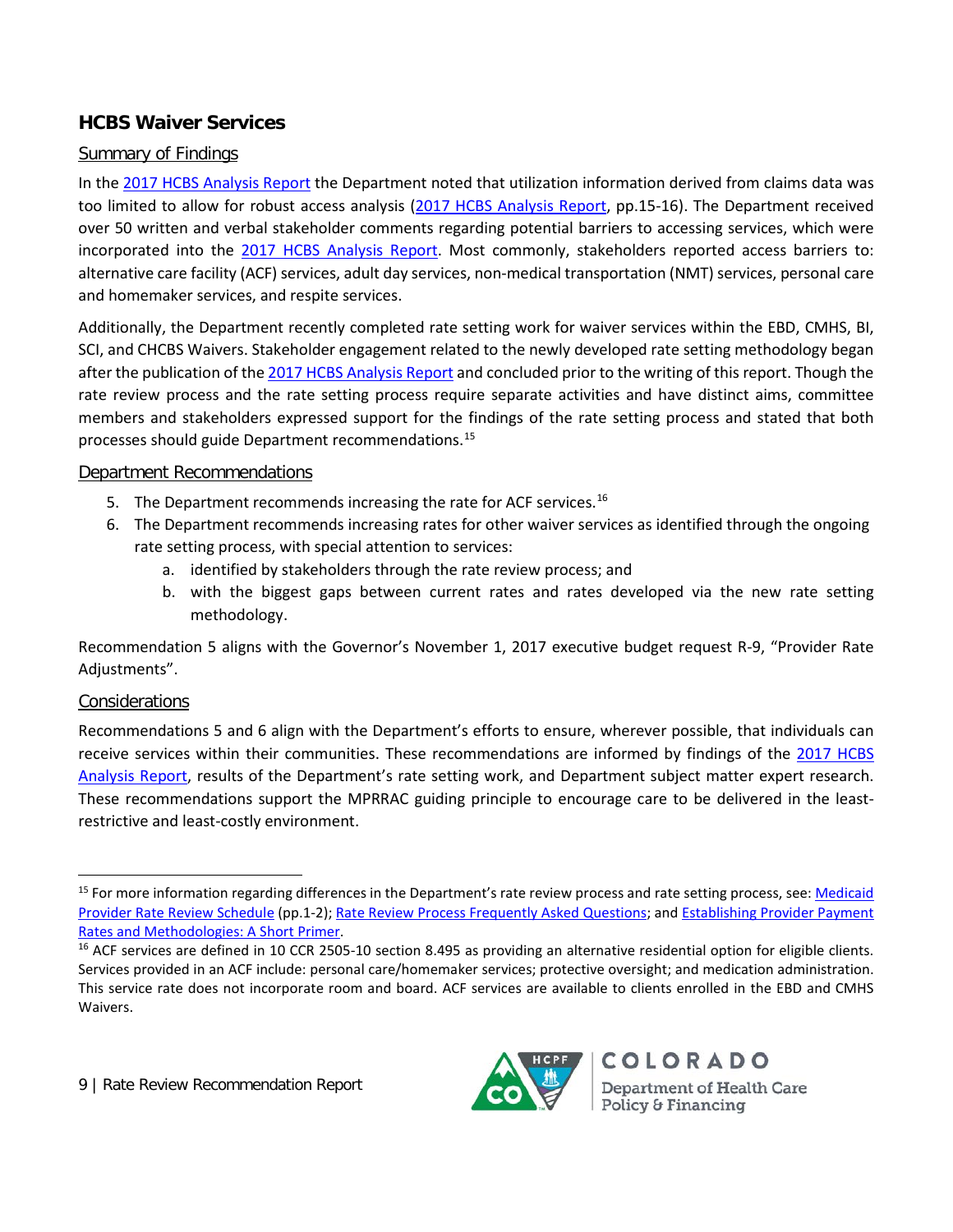Recommendation 5 is supported by results of the [2017 HCBS Analysis Report,](https://www.colorado.gov/pacific/sites/default/files/2017%20Medicaid%20Provider%20Rate%20Review%20Analysis%20Report%20-%20HCBS%20Waivers.pdf) which showed Colorado's ACF service rates were below other state benchmarks (pp.19-20) and results of the rate setting process, which showed Colorado's ACF service rates were 52.55% of the rate calculated via the Department's new rate setting methodology.[17](#page-9-0)

Recommendations 5 and 6 also align with the following MPRRAC recommendation:

The Department should:

- Aim to pay rates that are aligned with the Department's new rate setting methodology, with special attention to services:
	- o identified by stakeholders through the rate review process; and
	- o with the biggest gaps between current rates and rates developed via the new rate setting methodology.

The MPRRAC offered additional recommendations, that the Department should:

- Continue using robust stakeholder engagement in the new rate setting process.
- Create rates that take client acuity into account.
- Create rates that work towards providing services in the least-restrictive and most cost-effective environment.
- Create rates that take into account which provider types are more subject to economic conditions, such as minimum wage.

The Department will take these recommendations into consideration as it fulfills its ongoing rate setting activities. Specifically, the Department's rate setting process is ongoing and has not yet been completed for CES, DD, and SLS Waivers; additional analysis is estimated to be completed in 2018.

The MPRRAC made an additional, respite-specific, recommendation:

The Department should investigate changing the 24-hour respite unit for in-home respite for all waivers to an hourly unit.

There is no 24-hour unit for in-home respite in the EBD, BI, and SCI Waivers; clients enrolled in these waivers typically cannot receive more than 8 hours of in-home respite per day. Therefore, thisrecommendation only applies to in-home respite in the CLLI, CES, an SLS Waivers.<sup>[18](#page-9-1)</sup> The Department does not currently plan to perform a specific investigation for this change, but instead will take this recommendation into account when considering general respite service realignment.



<span id="page-9-0"></span><sup>&</sup>lt;sup>17</sup> The Department will release more information online regarding results of the new rate setting methodology in the upcoming months.

<span id="page-9-1"></span><sup>&</sup>lt;sup>18</sup> Further, if the 24-hour unit, also known as day unit, was converted to an hourly unit for clients enrolled in the SLS Waiver, and were the rate for the hourly unit not decreased, clients could potentially see a reduction in the number of services they are eligible to receive, because clients would reach their Service Plan Authorization Limit sooner.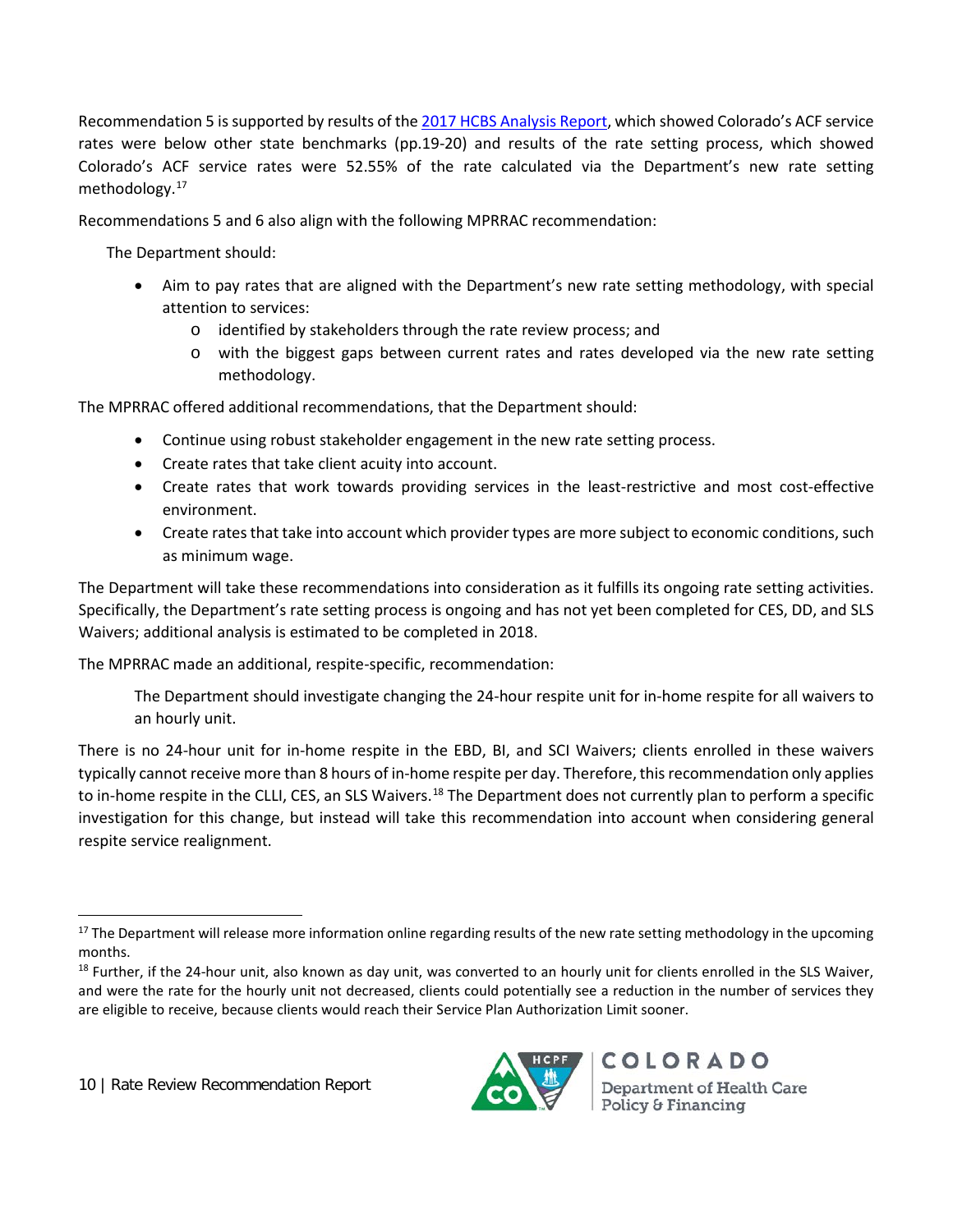## **Appendix A – MPRRAC Recommendations**

Below are the MPRRAC's recommendations for services under review in year two of the rate review process. The discussions that precipitated these recommendations can be found in the [MPRRAC Workgroup Meeting Discussion](https://www.colorado.gov/pacific/sites/default/files/MPRRAC%20Workgroup%20Meeting%20Summaries%20July%202017.pdf)  [Summary document,](https://www.colorado.gov/pacific/sites/default/files/MPRRAC%20Workgroup%20Meeting%20Summaries%20July%202017.pdf) and the July 21, 2017 and September 15, 2017 MPRRAC Meeting Minutes, found on the Department'[s Medicaid Provider Rate Review Advisory Committee website.](https://www.colorado.gov/pacific/hcpf/medicaid-provider-rate-review-advisory-committee)

#### Physician Services and Surgery Recommendation

The optimal goal for physician services and surgery rates is parity with Medicare; however, given budgetary constraints, in the short term, the MPRRAC recommends rebalancing rates at the budget-neutral benchmark and then adjust rates to 80% of Medicare. Additionally, the Department should begin paying for physician services and surgery based on place of service, using Medicare as a model.

#### Anesthesia Services Recommendation

The Department should bring anesthesia rates from 131.64% of the benchmark to 100% of the benchmark.

The Department should explore going to a case rate payment for certain obstetrical/labor anesthesia services.

## Home- and Community-Based Services (HCBS) Waivers Recommendation

The Department should:

- Aim to pay rates that are aligned with the Department's new rate setting methodology, with special attention to services:
	- o identified by stakeholders through the rate review process; and
	- o with the biggest gaps between current rates and rates developed via the new rate setting methodology.
- The Department should investigate changing the 24-hour unit for in-home respite for all waivers to an hourly unit.
- Continue using robust stakeholder engagement in the new rate setting process.
- Create rates that take client acuity into account.
- Create rates that work towards providing services in the least-restrictive and most cost-effective environment.
- Create rates that take into account which provider types are more subject to economic conditions, such as minimum wage.